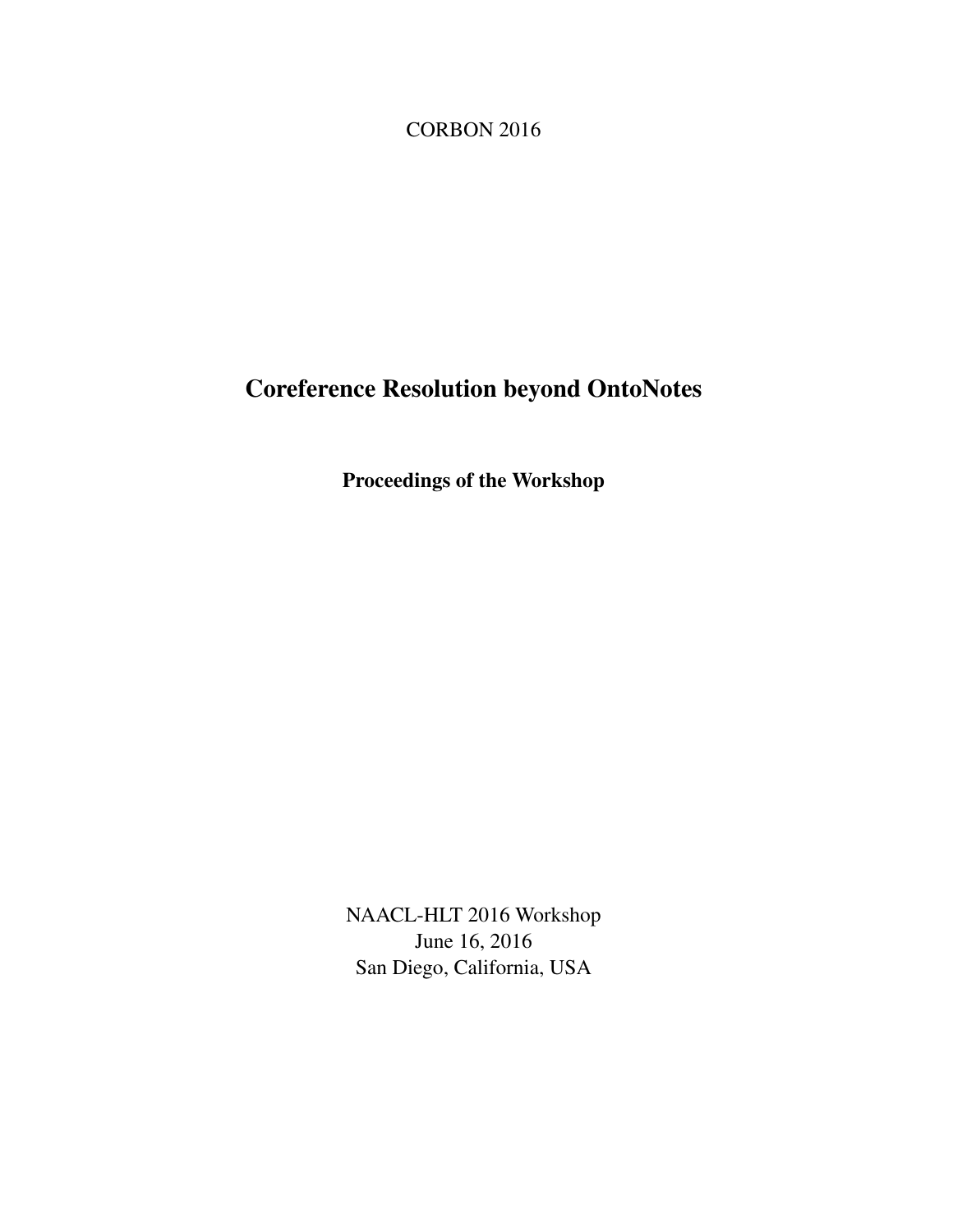c 2016 The Association for Computational Linguistics

Order copies of this and other ACL proceedings from:

Association for Computational Linguistics (ACL) 209 N. Eighth Street Stroudsburg, PA 18360 USA Tel: +1-570-476-8006 Fax: +1-570-476-0860 acl@aclweb.org

ISBN 978-1-941643-90-7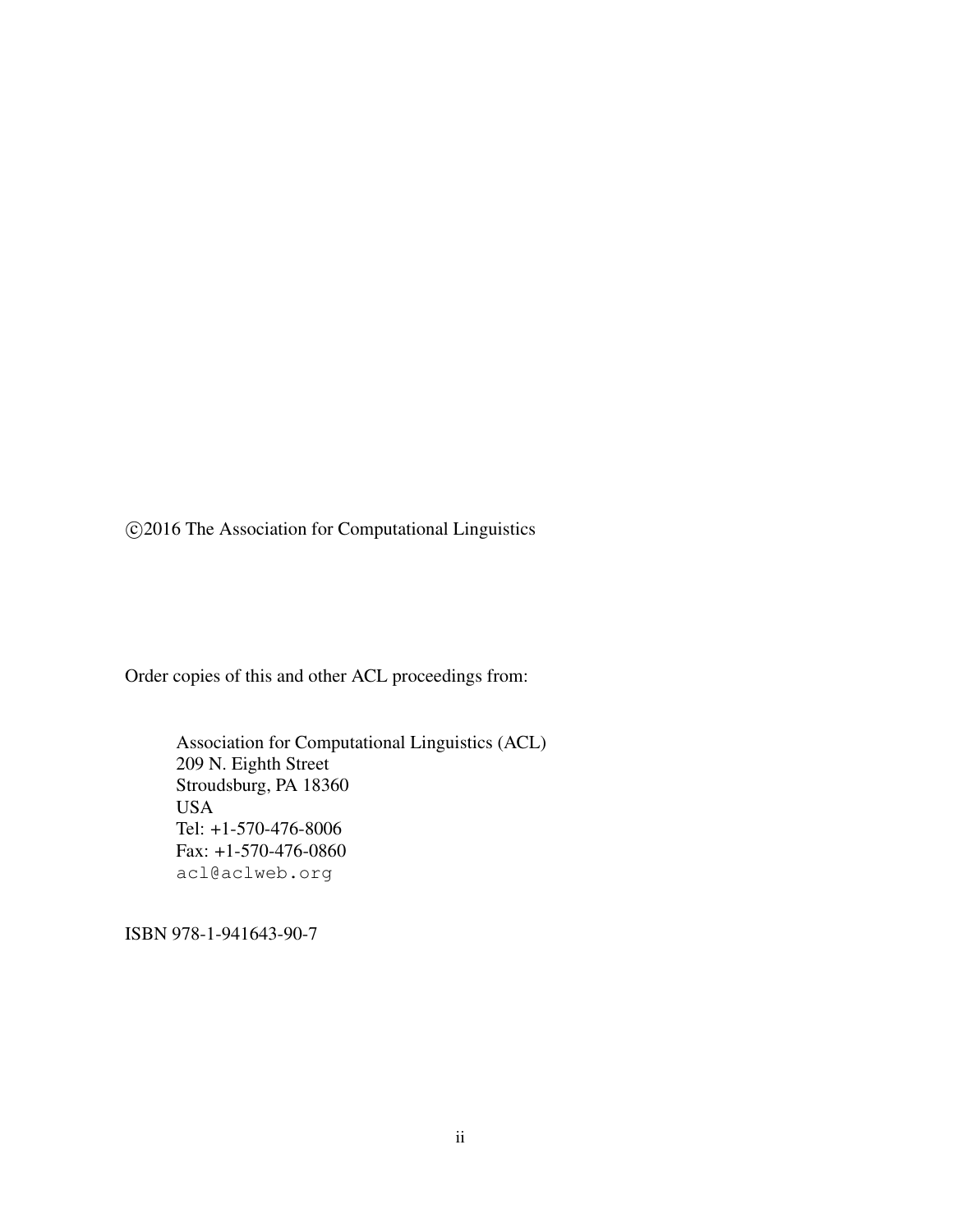# Introduction

Many NLP researchers, especially those not working in the area of discourse processing, tend to equate coreference resolution with the sort of coreference that people did in MUC, ACE, and OntoNotes, having the impression that coreference is a well-worn task owing in part to the large number of papers reporting results on the MUC/ACE/OntoNotes corpora. This is an unfortunate misconception: the previous SemEval 2010 and CoNLL 2012 shared tasks on coreference resolution have largely focused on entity coreference, which constitutes only one of the many kinds of coreference relations that were discussed in theoretical and computational linguistics in the past few decades. In fact, by focusing on entity coreference resolution, NLP researchers have only scratched the surface of the wealth of interesting problems in coreference resolution.

The decision to focus on entity coreference resolution was initially made by information extraction (IE) researchers when coreference was selected as one of the tasks in the MUC-6 coreference in 1995. Many interesting kinds of coreference relations, such as bridging and reference to abstract entities, were left out not because they were not important, but because "it was felt that the menu was simply too ambitious". It turned out that this decision had an important consequence: the progress made in coreference research in the past two decades was largely driven by the availability of coreferenceannotated corpora such as MUC, ACE, and OntoNotes, where entity coreference was the focus.

Given the plethora of work on entity coreference and aware of other fora gathering coreferencerelated papers (such as LAW, DiscoMT or EVENTS), we believed that time was ripe for a new workshop on the single topic of coreference resolution that would bring together researchers who were interested in under-investigated coreference phenomena, willing to contribute both theoretical and applied computational work on coreference resolution, especially for languages other than English, less-researched forms of coreference and new applications of coreference resolution.

Our call attracted 20 submissions out of which we have selected 4 long and 2 short papers for oral presentation and 7 papers for poster presentation based on reviewers' recommendations.

We would like to thank the Program Committee members who reviewed the submissions and the workshop participants for joining in!

— Maciej Ogrodniczuk and Vincent Ng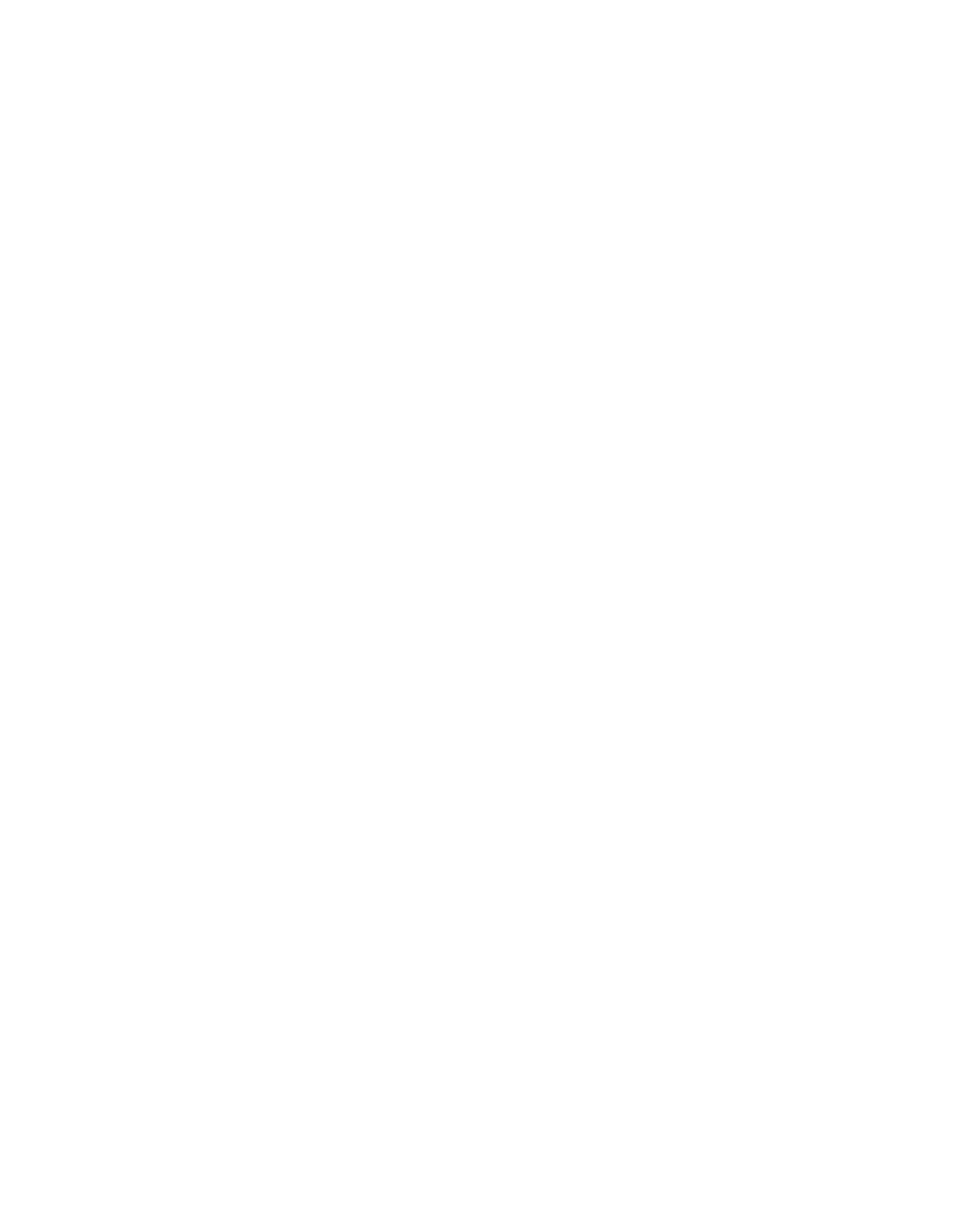#### Organizing Committee and Proceedings Editors:

Maciej Ogrodniczuk, Institute of Computer Science, Polish Academy of Sciences Vincent Ng, University of Texas at Dallas

### Program Committee:

Anders Björkelund, University of Stuttgart Antonio Branco, University of Lisbon Dan Cristea, A. I. Cuza University of Iași Sobha Lalitha Devi, AU-KBC Research Center, Anna University of Chennai Lars Hellan, Norwegian University of Science and Technology Veronique Hoste, Ghent University Yufang Hou, Heidelberg University Sandra Kübler, Indiana University Sebastian Martschat, Heidelberg University Ruslan Mitkov, University of Wolverhampton Costanza Navaretta, University of Copenhagen Anna Nedoluzhko, Charles University in Prague Vincent Ng, University of Texas at Dallas Michal Novak, Charles University in Prague Maciej Ogrodniczuk, Institute of Computer Science, Polish Academy of Sciences Constantin Orasan, University of Wolverhampton Simone Paolo Ponzetto, University of Mannheim Massimo Poesio, University of Essex Sameer Pradhan, Boulder Language Technologies Marta Recasens, Google Inc. Agata Savary, François Rabelais University Tours Olga Uryupina, University of Trento Yannick Versley, Heidelberg University Desislava Zhekova, Ludwig Maximilian University of Munich Heike Zinsmeister, Universität Hamburg

#### Invited Speakers:

Andrew Kehler, University of California, San Diego Michael Strube, Heidelberg Institute for Theoretical Studies GmbH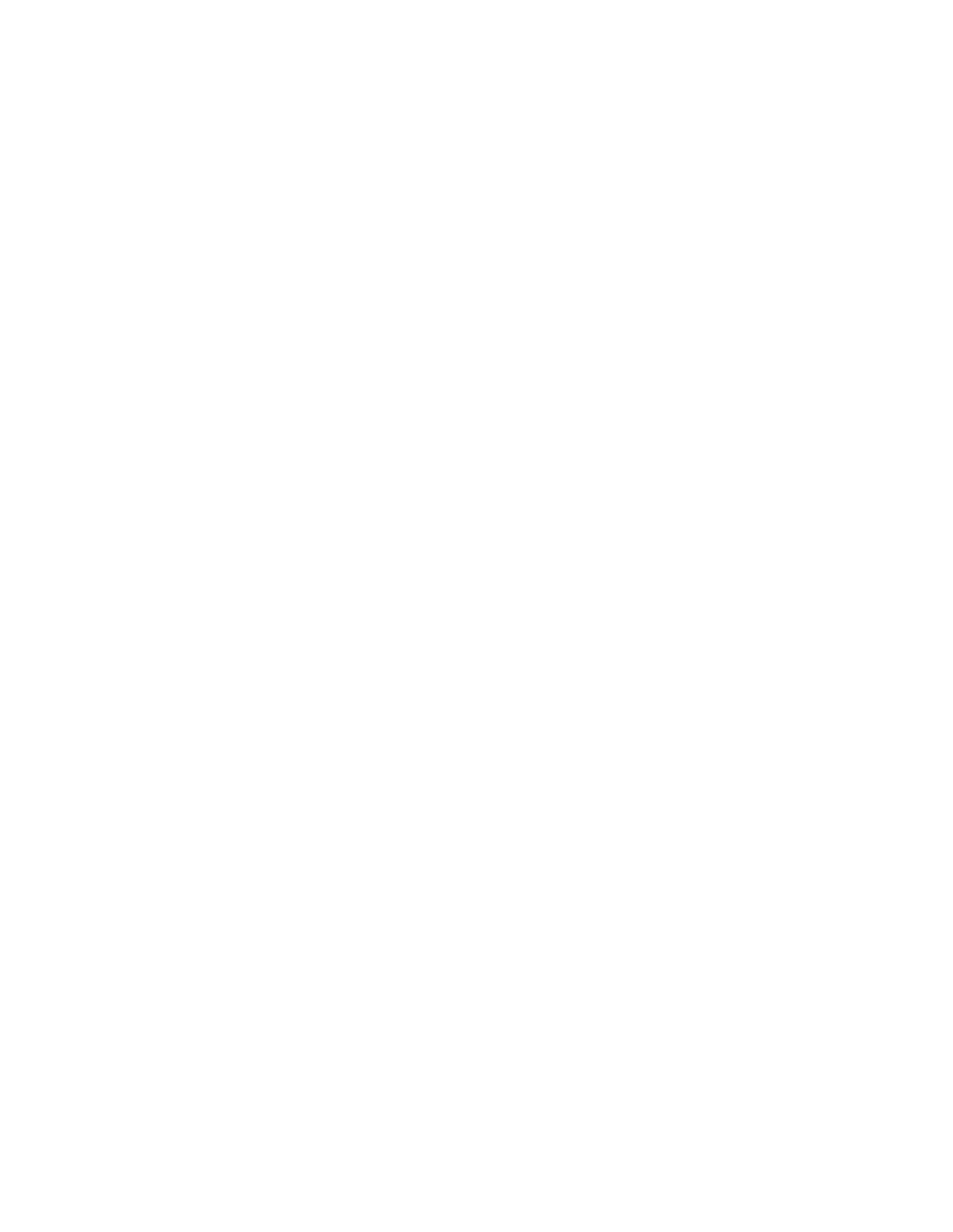# Table of Contents

| Sense Anaphoric Pronouns: Am I One?                                                                                                                                                                                                      |  |
|------------------------------------------------------------------------------------------------------------------------------------------------------------------------------------------------------------------------------------------|--|
| Experiments on bridging across languages and genres                                                                                                                                                                                      |  |
| <b>Bridging Relations in Polish: Adaptation of Existing Typologies</b>                                                                                                                                                                   |  |
| Beyond Identity Coreference: Contrasting Indicators of Textual Coherence in English and German<br>Kerstin Kunz, Ekaterina Lapshinova-Koltunski and José Manuel Martínez23                                                                |  |
| <b>Exploring the steps of Verb Phrase Ellipsis</b>                                                                                                                                                                                       |  |
| Anaphoricity in Connectives: A Case Study on German                                                                                                                                                                                      |  |
| Abstract Coreference in a Multilingual Perspective: a View on Czech and German                                                                                                                                                           |  |
| <b>Antecedent Prediction Without a Pipeline</b>                                                                                                                                                                                          |  |
| Bridging Corpus for Russian in comparison with Czech                                                                                                                                                                                     |  |
| Coreference Resolution for the Basque Language with BART<br>Ander Soraluze, Olatz Arregi, Xabier Arregi, Arantza Diaz de Ilarraza, Mijail Kabadjov                                                                                       |  |
| Error analysis for anaphora resolution in Russian: new challenging issues for anaphora resolution task<br>in a morphologically rich language<br>Svetlana Toldova, Ilya Azerkovich, Alina Ladygina, Anna Roitberg and Maria Vasilyeva  74 |  |
| How to Handle Split Antecedents in Tamil?                                                                                                                                                                                                |  |
| When Annotation Schemes Change Rules Help: A Configurable Approach to Coreference Resolution<br>beyond OntoNotes                                                                                                                         |  |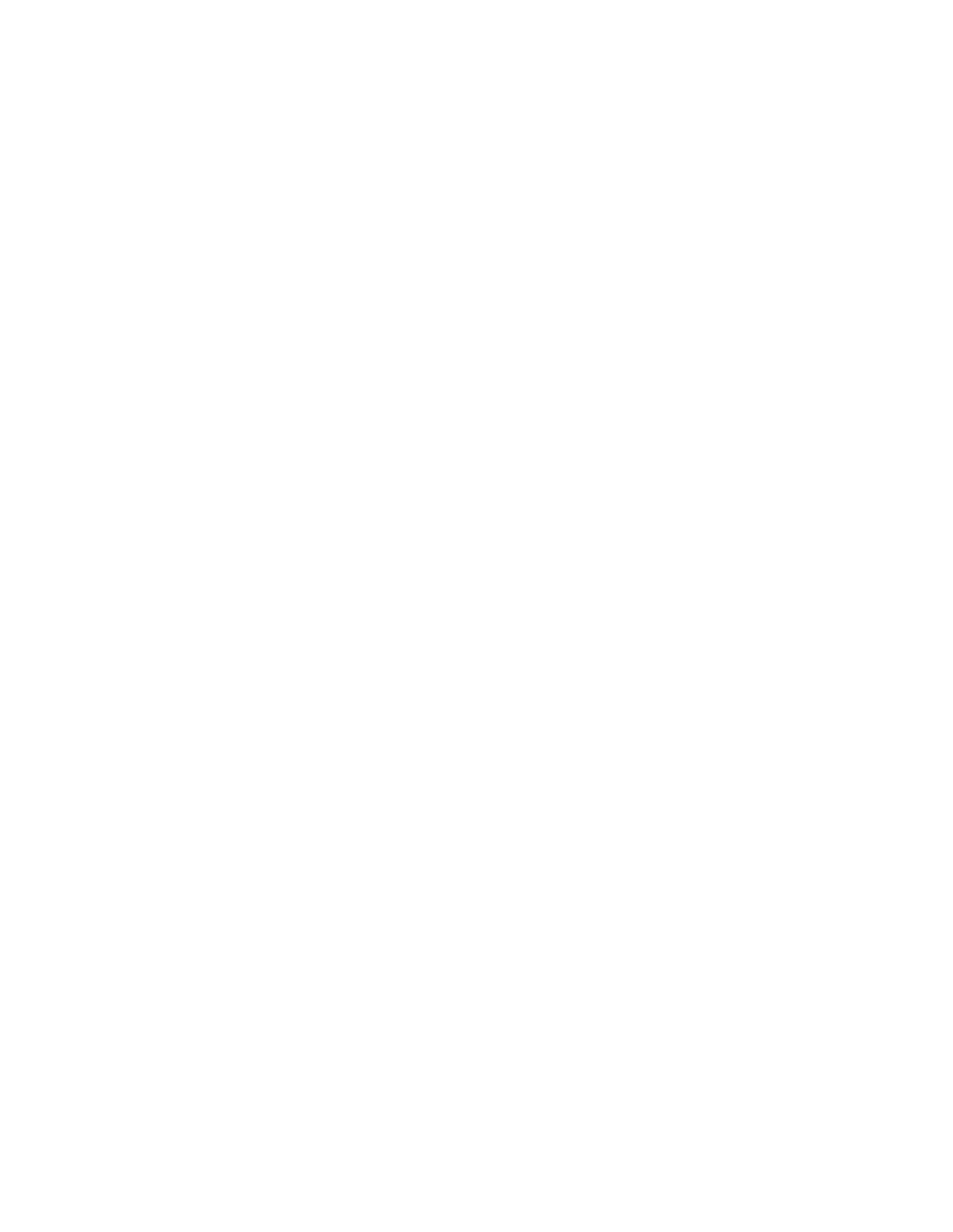## Workshop Program: June 16, 2016

## Session 1

- 09:00–09:10 *Introduction*
- 09:10–10:10 *Invited talk The (Non)Utility of Semantics for Coreference Resolution (CORBON Remix)* Michael Strube
- 10:10–10:30 *[Sense Anaphoric Pronouns: Am I One?](#page-0-0)* Marta Recasens, Zhichao Hu and Olivia Rhinehart

### *Coffee break*

### Session 2

- 11:00–11:30 *[Experiments on Bridging Across Languages and Genres](#page-0-0)* Yulia Grishina
- 11:30–12:00 *[Bridging Relations in Polish: Adaptation of Existing Typologies](#page-0-0)* Maciej Ogrodniczuk and Magdalena Zawisławska
- 12:00–12:30 *[Beyond Identity Coreference: Contrasting Indicators of Textual Coherence](#page-0-0) in English and German* Kerstin Kunz, Ekaterina Lapshinova-Koltunski and José Manuel Martínez

### *Lunch break*

### Session 3

- 14:00–15:00 *Invited talk A Bayesian Model of Pronoun Production and Interpretation* Andrew Kehler
- 15:00–15:30 *[Exploring the Steps of Verb Phrase Ellipsis](#page-0-0)* Zhengzhong Liu, Edgar Gonzàlez Pellicer and Daniel Gillick

*Coffee break*